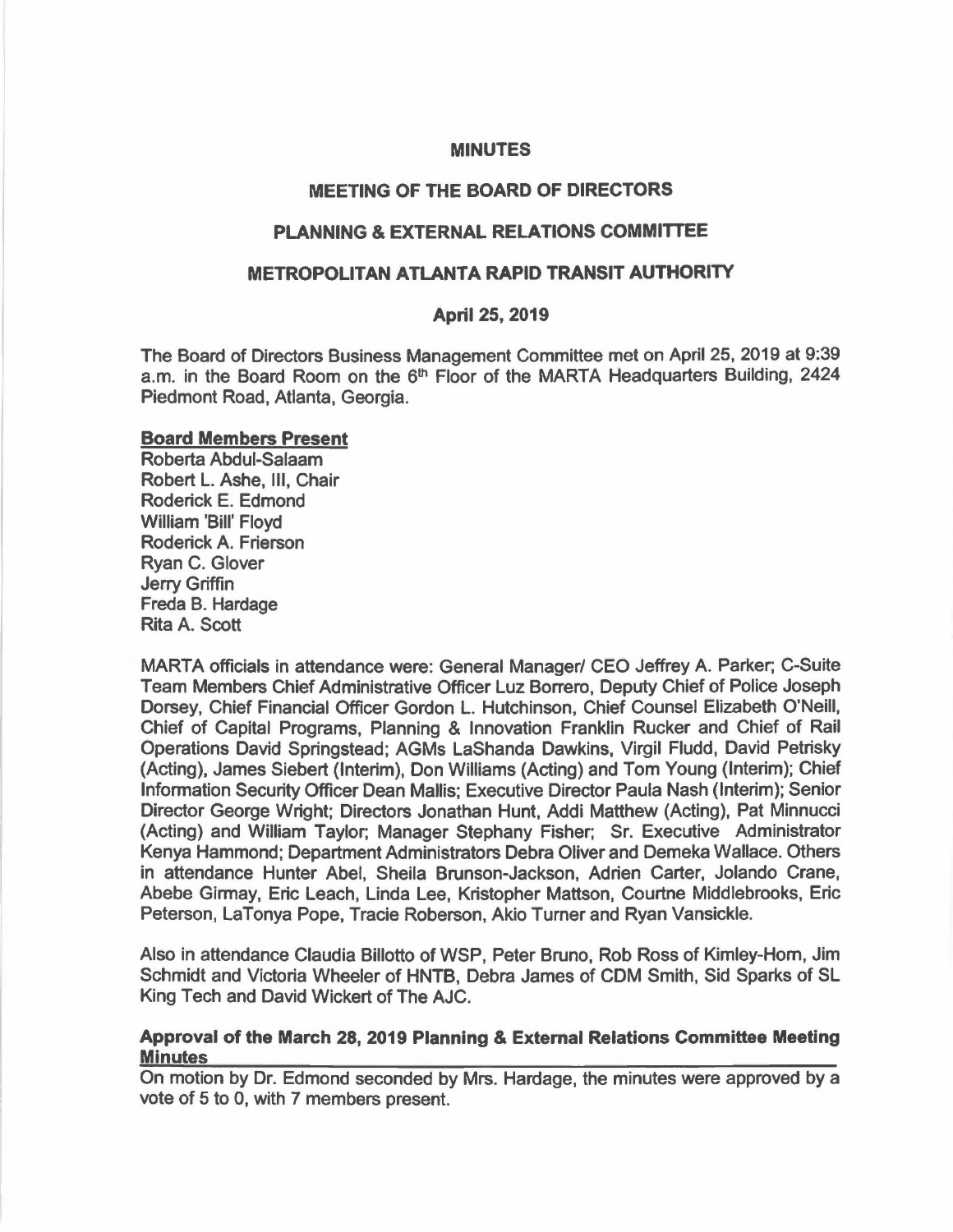Mr. Frierson and Mr. Griffin abstained.

# **Briefing - Bus Stop Amenities Program Overview and Request for Authorizations to Award**

Mr. Williams presented an overview on MARTA's bus stop amenities program to install 1,000 bus stop shelters and benches within a five (5) year period.

Bus stop shelters and benches will add seating, protect MARTA patrons from weather conditions and improve passenger waiting conditions.

In order to conduct the amenities program, two (2) procurements are needed:

- Single-source for supply of bus shelters, benches, leaning rails and other amenity items and an
- RFP for survey, design, construction, and repair work

Single-Source Award to Supply Amenities

- Vendor: Tolar Manufacturing
- Cost: \$7,109,795
- Benefits: only vendor for MARTA's standard bus shelter allows efficient maintenance program with compatible parts

Dr. Edmond asked if any objective standards are being used to determine where bus shelters are needed.

Mr. Williams said Yes. MARTA have service standards that analyze the number of passenger boardings per day. Bus shelters, benches and other amenities are considered for installation based upon twenty-five (25) boardings per day, per site.

Dr. Edmond asked does MARTA have data that may be used as a benchmark to identify where bus shelters and benches are needed. He asked if shelters are built equally within all jurisdictions.

Mr. Williams said staff took inventory of sites qualified for bus shelters and benches. The team is currently working with local government to identify and implement installation throughout all jurisdictions.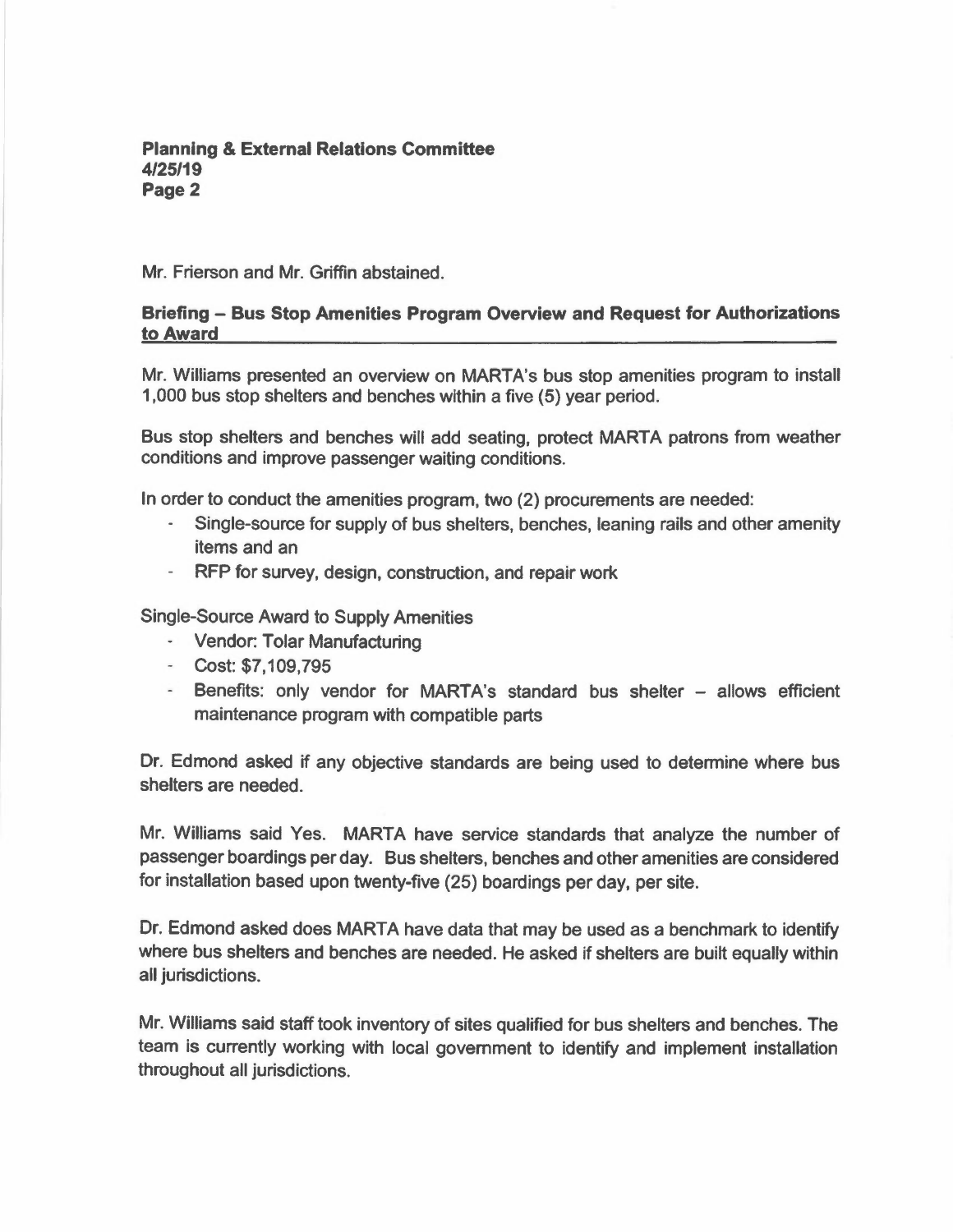Mr. Frierson asked are there any considerations regarding the environment of bus shelter installations. He said in DeKalb County near Fieldgreen Drive and South Hairston Road, there are no shelters. Patrons sit on the marquee or walk to the nearest residence and stand under the resident's porch to avoid the rain. Although, the stop may not have a lot of activity, the lack of shelters and benches is inviting patrons to resident's personal property.

Mr. Williams said yes. MARTA considers if bus stops are located near senior citizens facilities, hospitals and other problematic areas. Recently, the Authority is analyzing areas that have low ridership in suburban, urban and rural areas.

Mr. Floyd said the bus amenities presentation mentioned solar kits. He asked how are the solar kits used.

Mr. Williams said solar kits are used as lightening providing clear indication to bus operators from passing up passengers who may not be seen.

Mr. Floyd asked will all new shelters install solar kits.

Mr. Williams said the overall goal is to provide each shelter with solar kits, especially in areas known to have poor lightening.

Mr. Floyd asked if MARTA considered installing digital boards to inform patrons of arriving and departing buses.

Mr. Williams said yes. Installing bus arrival and departure notifications is part of the Bus Amenities Program and overall goal. The Bus Amenities Program is a program of different elements that will improve customer communication as well as improve the customer's experience.

Mr. Griffin asked if MARTA's service standard have been adopted by the Board.

Mr. Williams said as part of MARTA's upcoming service standards, staff will incorporate the amenities program and service standards to become part of the Authority's annual update.

Mr. Griffin said Clayton County has raised a question regarding construction of shelters by private entities. He asked if local churches are allowed to use their own funding to request bus shelter installations within their jurisdiction.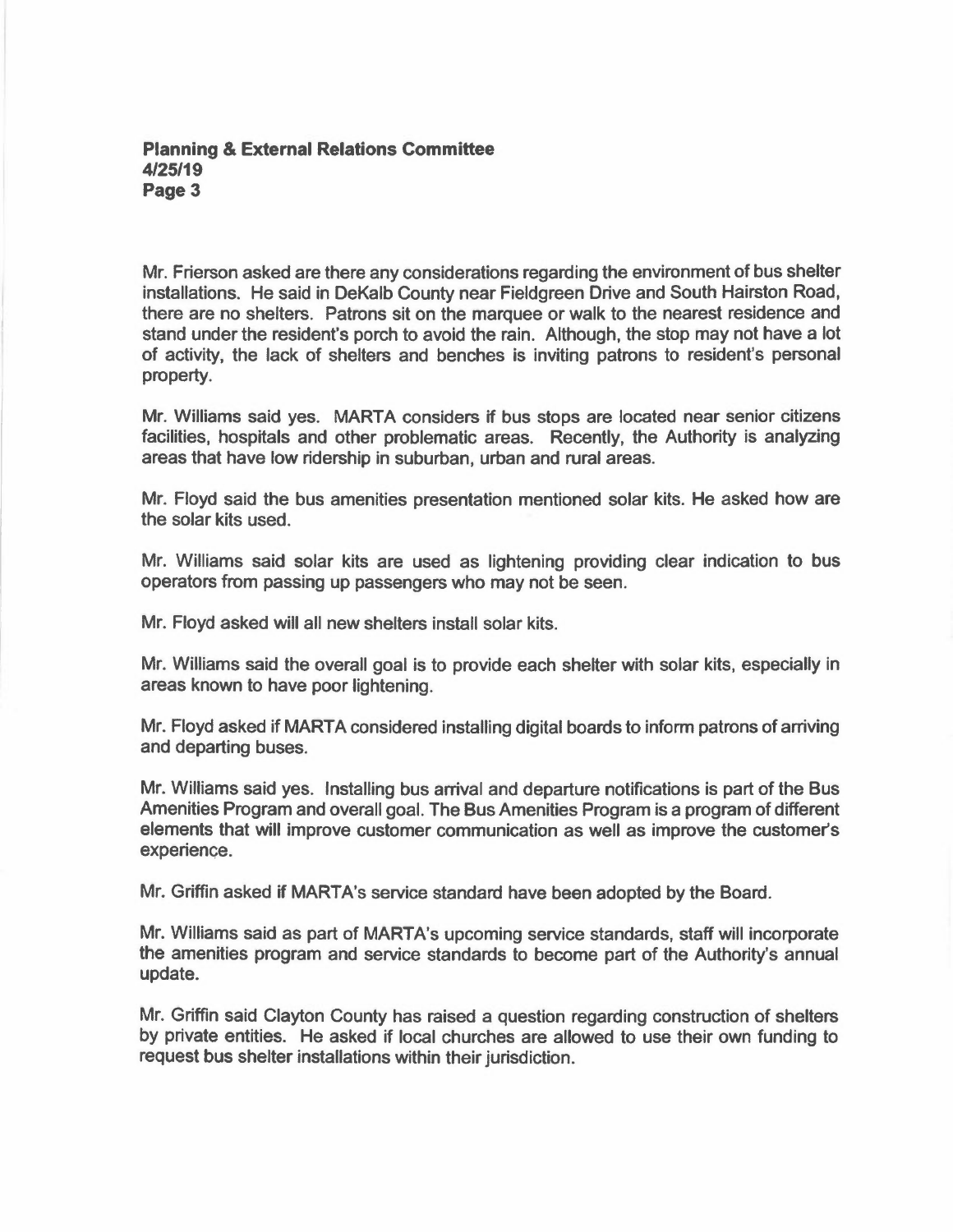Mr. Williams said yes. MARTA collaborates with local jurisdictions in terms of installing shelters and benches. The Authority would provide design service standards, but the church may request to customize the standards to their liking.

Mr. Griffin asked when constructing bus shelters with communities are Community Improvement Districts (CID's) allowed to perform the work if a permit is in place.

Mr. Williams said yes, local government will be responsible for maintenance.

Ms. Abdul-Salaam asked if Clayton County was included in the 1,000-bus shelters and benches installation.

Mr. Williams said the 1,000-bus installation includes Clayton County. He said MARTA is also working on fast track improvements for Clayton County which includes installation of five (5) bus shelters by September 2019.

Ms. Abdul-Salaam asked if the fast track improvements was included in a new advertising deal.

Mr. Williams said the fast track improvements is part of a twenty (20) bus shelter initiative. The idea is that MARTA will come back and add the twenty (20) shelters to the overall 1,000 shelters.

Ms. Abdul- Salaam said approximately a year ago, the Board received a projected timeline with potential shelter locations. She asked has the timeline been modified.

Mr. Williams said there is a new schedule for Clayton County and fast track improvements.

Mrs. Hardage said in Fulton County, several local businesses have come and renovated or purchased various properties. MARTA has been able to negotiate bus stops as a part of their closing package. Occasionally, cities or counties within the jurisdiction set standards and build bus stops according to their standards. Each city or county has a standard that they want to utilize. It's an excellent way to conduct business and MARTA welcomes the standards.

Mrs. Scott asked if there is a list of locations for the installation of 1,000 bus shelters.

Mr. Williams said yes. MARTA staff has a list for the sites that qualify for bus shelter installation and a copy can be provided for your review.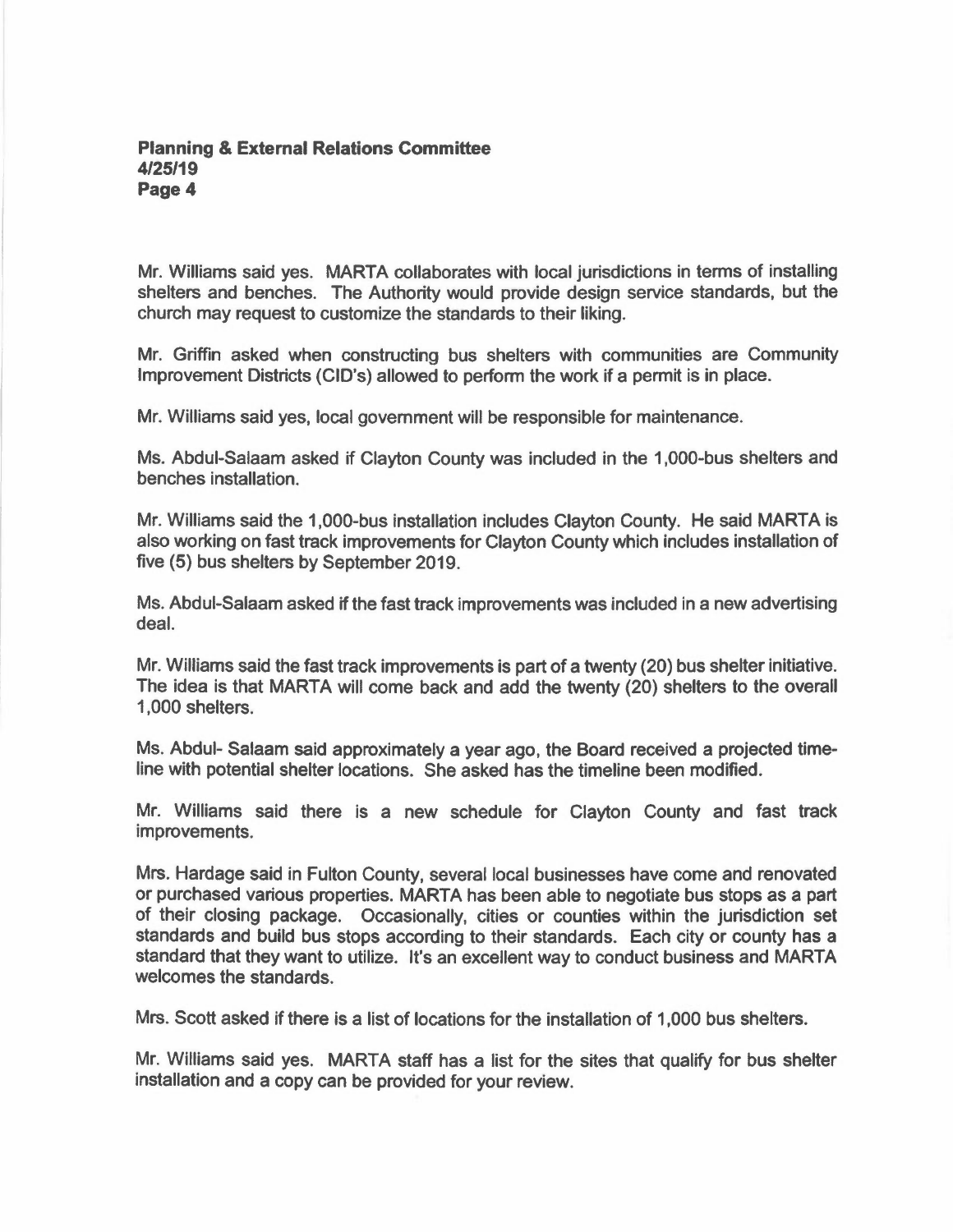Mrs. Scott said she would like to have a copy.

Mrs. Hardage asked Mr. Williams to provide a copy which would be distributed to the Board during the Board Retreat.

# **Resolution Authorizing Award of a Contract for Single Source for Procurement of Bus Stop Amenities**

Mr. Williams presented a resolution authorizing the General Manager/CEO or his delegate to enter into a five (5) year Single Source Contract with Tolar Manufacturing Inc., for the purchase of bus stop amenities in the amount of \$7,109,725, RFP P44002.

Mr. Griffin asked if another proposal was submitted for RFP P44002.

Mr. Williams said no. There was a different RFP that focused on installation of bus shelters which received several proposals.

Ms. Abdul-Salaam asked if Tolar was the sole-source vendor listed in the contract.

Mr. Williams said yes. Tolar is listed as the sole-source vendor and has been with MARTA in terms of advertising shelters since 2007.

Ms. Abdul-Salaam said service standards were mentioned in the presentation. Since 2015, Bishop Donald Battle has been seeking to build bus shelters in Clayton County. He was told to postpone until specs were received. She asked would specs come from Tolar Manufacturing.

Mr. Williams said yes. Tolar Manufacturing will provide specs to Clayton County.

Mr. Ashe asked does the single-source contract include a DBE Component.

Mr. Williams said the contract does not include a DBE component. MARTA has an overall goal of 30% and will reach the goal through the installation process.

Mr. Ashe asked if the awarded contract amount of \$7,109,725, the DBE participation and the installation contract would be enough to bring the overall to 30%.

Mr. Williams said yes. The contract amount, the DBE participation and the installation contract would bring the overall to 30%.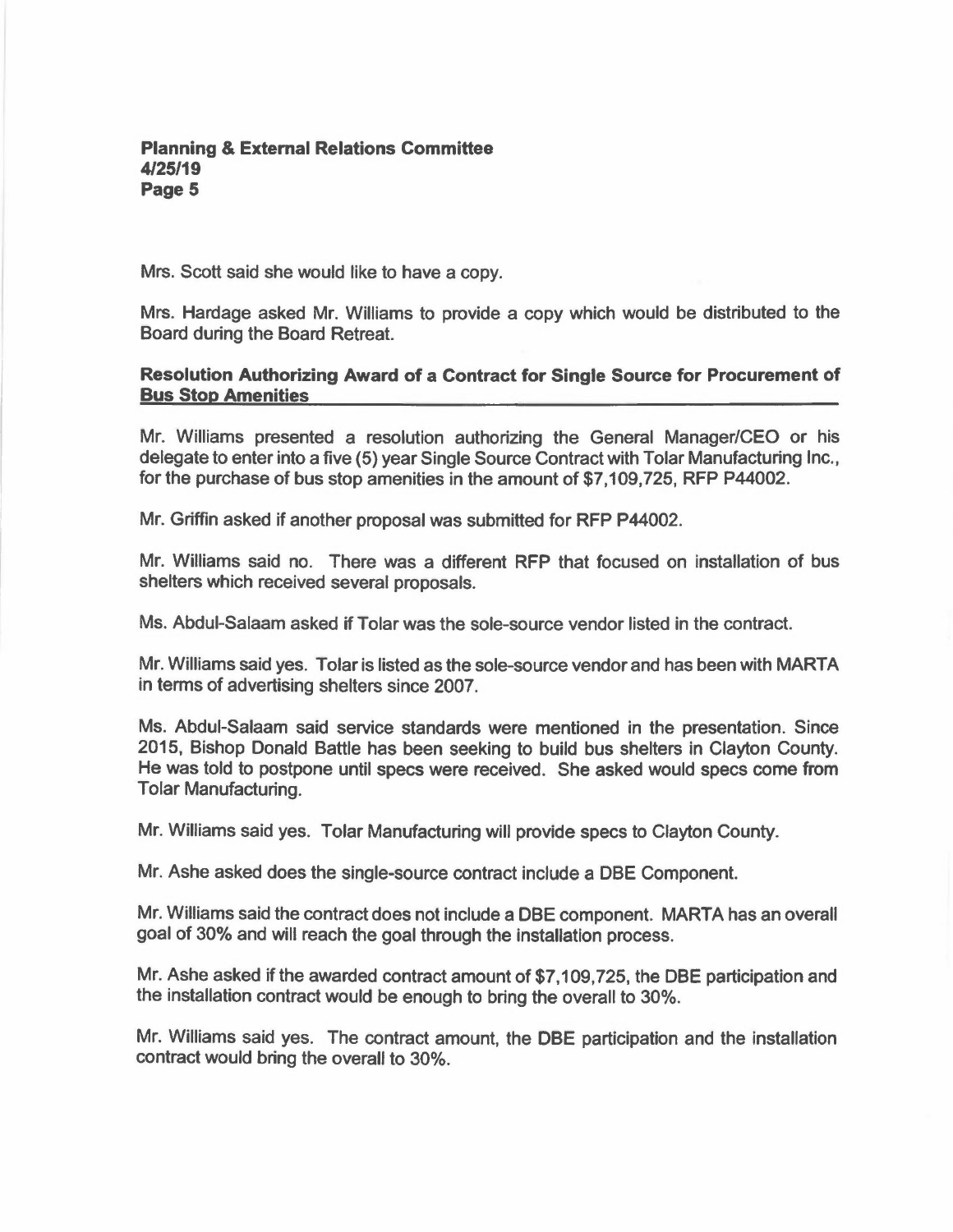Mr. Ashe asked when will the installation contract be presented to the Board.

Mr. Williams said staff is in the process of finalizing the evaluation and selection process and is seeking to present to the Board May 2019.

Mr. Ashe asked is there any reason why the Board can't approve both contracts at the same time.

Mr. Williams said no. In the RFP process, staff has not finalized the evaluation of the several proposals.

Mr. Ashe said to ensure that MARTA is satisfying the DBE component can the Board hold the RFP contract for a month and vote on both contracts together.

Mr. Rucker said in order to get out front with the fabrication, the goal is to begin installation by August 2019.

Mr. Floyd asked if the 30% goal is not met in a month would it change the single-source contract.

Mr. Ashe said no. The contract will not change.

On motion by Mrs. Hardage seconded by Mr. Griffin, the resolution was unanimously approved by a vote of 9 to 0, with 9 members present.

# **Briefing - Quarterly Media Impressions, 3 rd Quarter, FY20**

Mrs. Fisher presented an overview of MARTA's media activities during the 3<sup>rd</sup> quarter of FY19.

*Three (3) big events were tracked during the first three (3) months of 2019* 

- 2019 State of MARTA Breakfast
- Super Bowl Lill
- Gwinnett referendum

*Two (2) big events were marked as negative* 

- Airport station derailment
- Bus Operator sickout